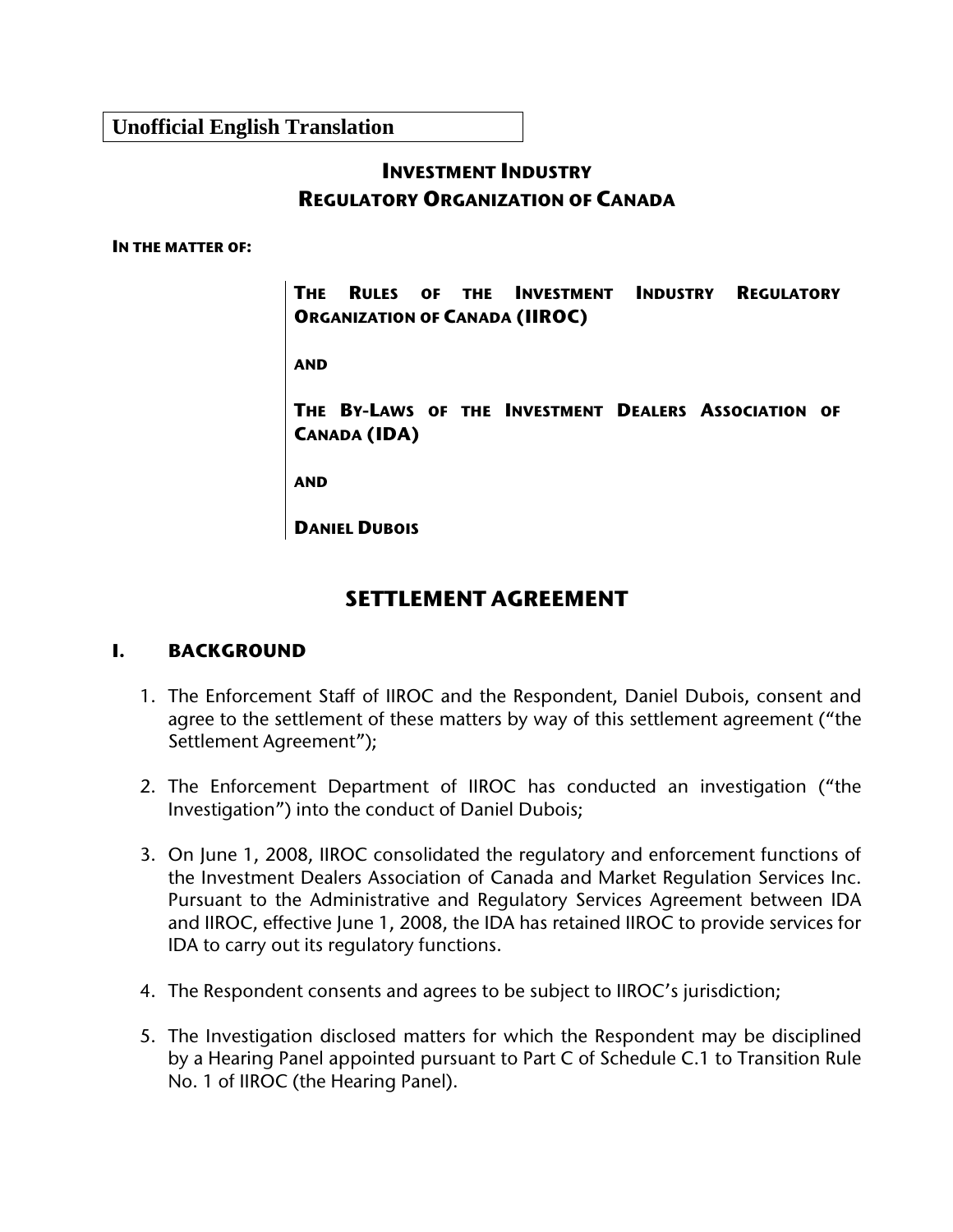#### **II. JOINT SETTLEMENT RECOMMENDATION**

- 6. Staff and the Respondent jointly recommend that the Hearing Panel accept the Settlement Agreement;
- 7. The Respondent, after receiving various explanations from IIROC Staff members, admits to the following contraventions of the Rules, Guidance, Regulations or Policies of IIROC's Dealer Members:
	- 1) Between July 2004 and October 2011, the Respondent failed to observe high standards of ethics and conduct and engaged in business practice unbecoming in the transaction of his activities, in that he:
		- a. did not adequately and completely disclose all of his outside business activities to his employer;
		- b. held authorizations to trade and exercised a form of authority over the accounts of certain of his clients, off book and without the knowledge of his employer;

contrary to Dealer Member Rule 29.1 (IDA By-law 29.1 prior to June 1, 2008).

- 2) Between July 2004 and October 2011, Respondent accepted remuneration and/or a consideration from a person other than his employer in regard to securities-related activities that he performed for this person, contrary to IIROC Rule 18.15 (IDA By-Law 18.15 prior to June 1, 2008).
- 3) On October 31 and November 1, 2011, the Respondent failed to observe high standards of ethics and conduct and engaged in conduct unbecoming and potentially detrimental to the public interest in that he misled and/or lied to his employer when questioned about the activities described above under counts 1 and 2, contrary to IIROC Dealer Member Rule 29.1.
- 8. Staff and the Respondent have accepted the following terms of settlement:
	- a. an aggregate fine in the amount of \$20,000: \$10,000 on count 1 and \$10,000 on count 2;
	- b. Disgorgement of \$10,724 representing the fees collected between 2004 and 2010;
	- c. A one-month suspension of approval in any capacity.
- 9. The Respondent agrees to pay IIROC costs in the amount of \$5,000.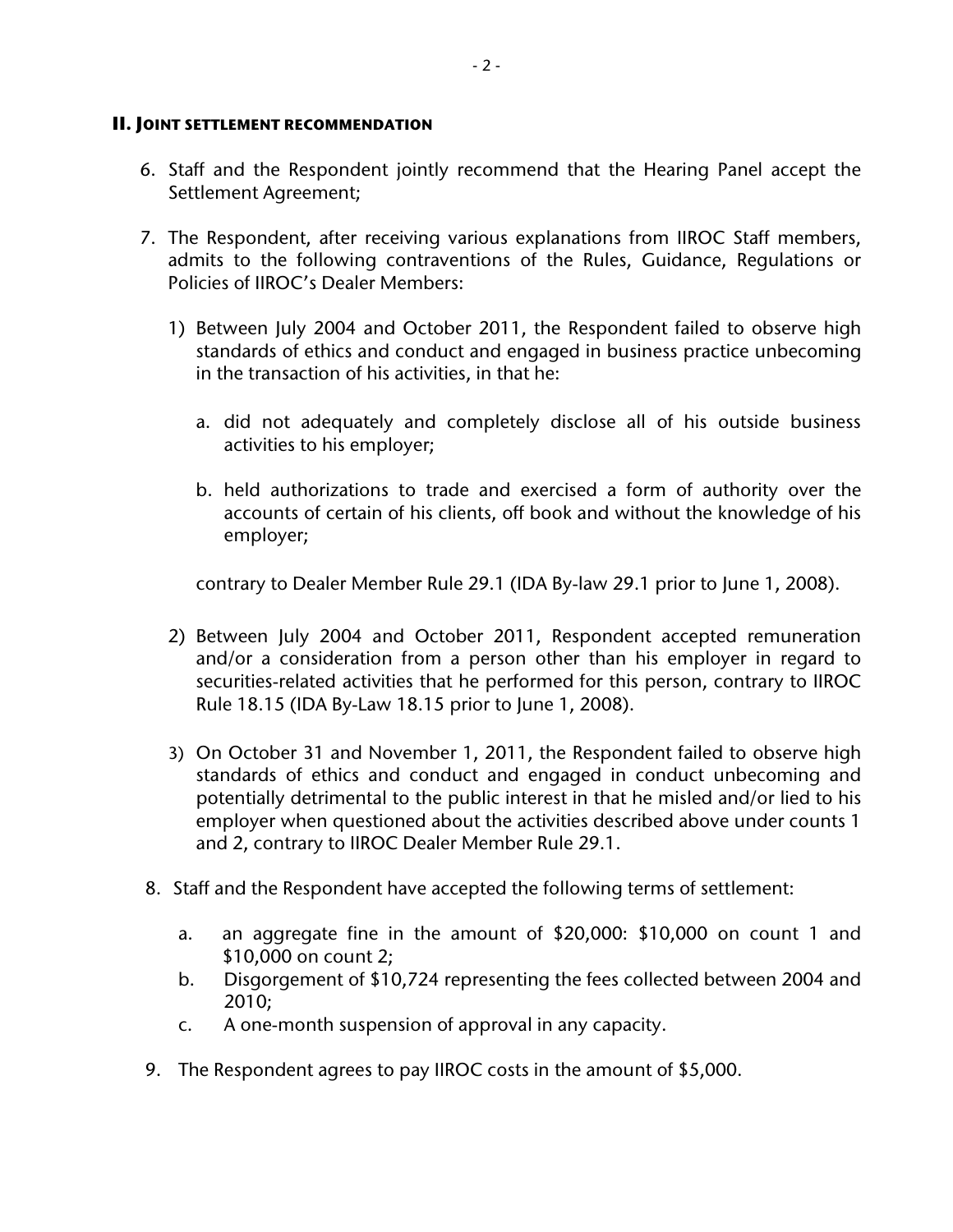#### **III. STATEMENT OF FACTS**

#### **(i) Acknowledgment**

10. Staff and the Respondent agree with the facts set out in this section and acknowledge that the terms of the settlement contained in this Settlement Agreement are based upon those specific facts.

#### **(ii) Factual Background**

- 11. The Respondent, between 2004 and 2011, while he was in the employ of Desjardins Securities Inc. (DS), acted as investment advisor for five (5) of his clients in respect of accounts held by the latter with Crédit Agricole Suisse Bahamas (CASB) (formerly "National Bank International" or NBI), off book and without the knowledge of DS;
- 12. Respondent would give NBI/CASB instructions to execute trades in the offshore accounts of these five (5) clients pursuant to authorizations to trade granted him by his clients;
- 13. Since 2004, Respondent received \$10,724 directly as remuneration and/or consideration for trades effected in these offshore accounts on behalf of his clients, which amounts were paid to him via a personal deposit account that he held with NBI/CASB until June 2009 and, subsequently by cheque made payable to his order and sent care of his name, all without informing his employer DS;
- 14. According to the Respondent, when he was hired in June 2004, he allegedly informed the DS representative in charge of hiring that he held a certain number of offshore accounts, without the DS representative ever specifically asking him to close them or to reveal their nature to DS. On the basis of this summary disclosure and the absence of specific instructions from the DS representative on that occasion, the Respondent wrongly believed that he did not, in future, have to report to DS about his outside business activities in connection with these offshore accounts;
- 15. When the DS Compliance Department met with him on October 31 and November 1, 2011, the Respondent falsely indicated several times that he had never received commissions or any other form of remuneration for the trading effected in his clients' offshore accounts, in addition to falsely denying that he had held a personal offshore account with NBI/CASB;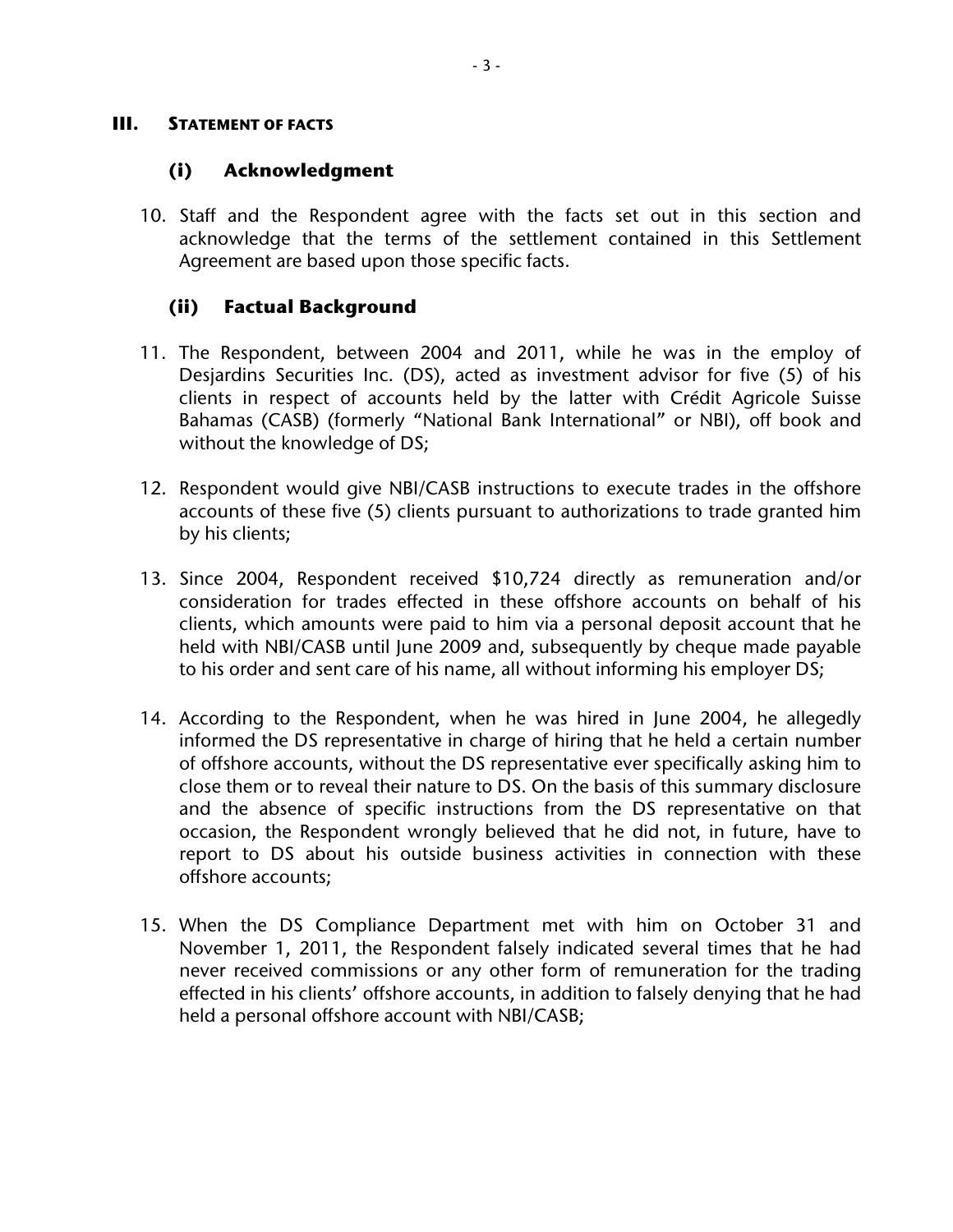## **The representative Daniel Dubois (the Respondent)**

- 16. Respondent was employed with DS from 2004 to 2011;
- 17. Since November 2011, Respondent has been employed with Mackie Research Capital Corporation (Mackie) and is subject to close supervision;
- 18. At all material times, Respondent was in the employ of DS;
- 19. On June 1, 2008, Respondent became a registrant of IIROC;
- 20. On November 3, 2011, DS dismissed the Respondent for undisclosed outside business activities involving offshore accounts held by some of his clients with NBI/CASB;

#### **Mr. Dubois' outside business activities**

- 21. It appears that in the job he held prior to being hired by DS, Respondent managed offshore trading accounts for those of his clients who requested it, in an open process with his employer at the time, but these transactions were off book after he was hired by DS in July 2004;
- 22. This management service was performed in the same way as for the accounts held here in Québec, with the difference that the consideration and/or commissions were deposited to a personal account opened in the Respondent's name at NBI/CASB;
- 23. The Investigation revealed that, between 2004 and 2011, Respondent had managed five (5) client accounts at NBI/CASB;
- 24. In the context of managing these offshore accounts, Respondent held an authorization to trade with NBI/CASB for each of these accounts, without DS being informed of these authorizations to trade.

## **Contravention 1: Incomplete and inadequate disclosure of outside business activities and trading authorizations**

25. By virtue of the applicable legislation, as well as the internal policies and procedures of DS, Respondent was required to make full disclosure to DS of the extent of him his outside business activities, and obtain written approval from DS in order to continue these activities;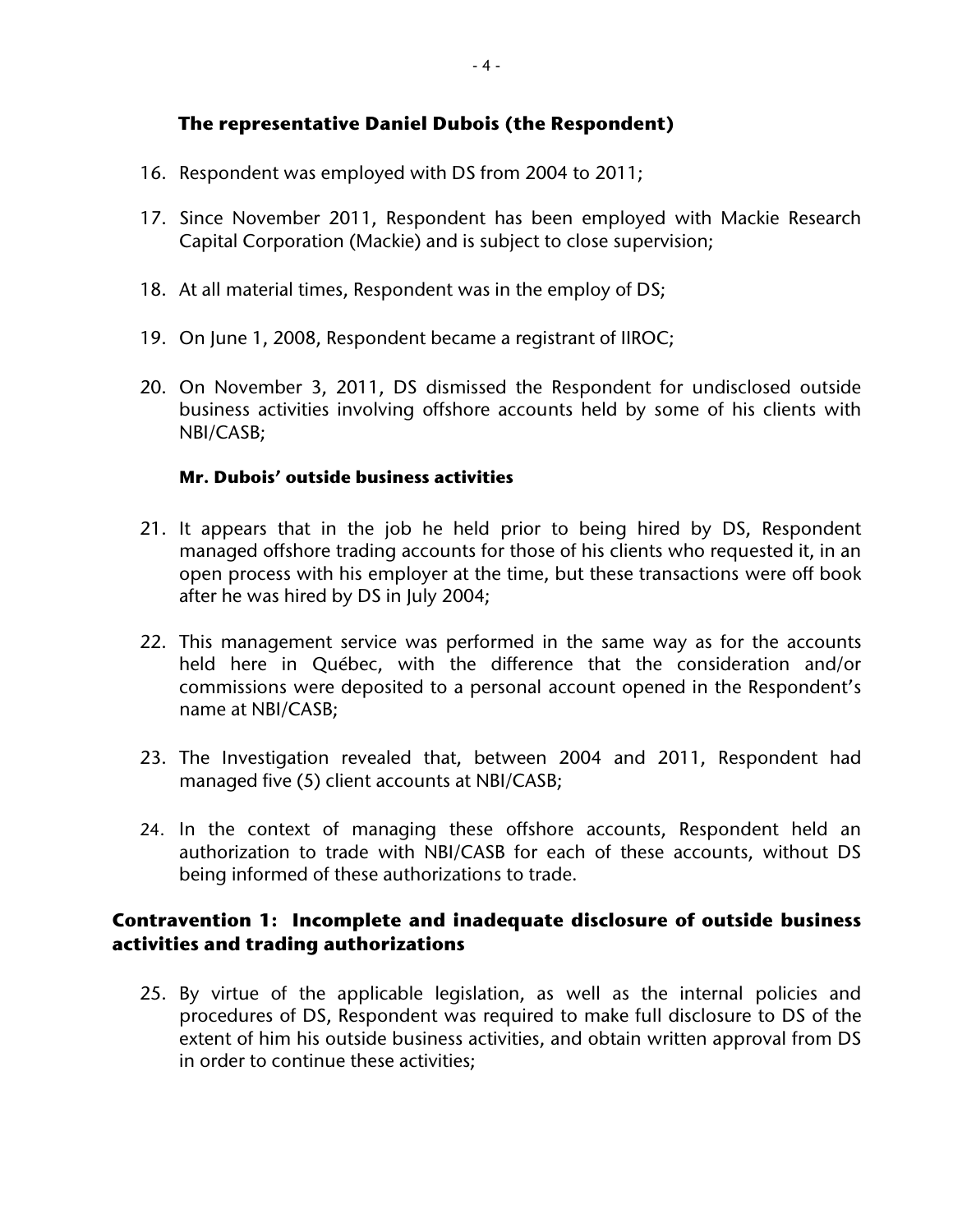- 26. By not adequately disclosing the relevant information concerning the clients with offshore accounts, Respondent was preventing DS from performing the monitoring of client accounts required by the applicable legislation;
- 27. During the years he was employed with DS, Respondent had many opportunities to disclose his outside business activities to his employer, which he neglected or omitted to do until his dismissal in November 2011;
- 28. In this regard, as of 2005, DS updated and implemented numerous compliance policies and procedures, specifying the disclosure obligations incumbent on investment advisors in respect of this type of activity;
- 29. Notably, DS introduced a code of ethics and a compliance manual in 2005, and completed a revision of its policy on outside business activities in 2010;
- 30. These measures were communicated to all DS advisors; in fact, the compliance manual was the subject of a special presentation, which Respondent confirmed having attended;
- 31. Certain of these measures were also the subject of reminders from the Compliance Department, notably the revised policy on outside business activities, in the form of information bulletins emailed to the DS advisors, including the Respondent;
- 32. In spite of all these measures and the applicable legislation, Respondent never altered his way of doing things or raised any questions about offshore client accounts;
- 33. Every year from 2005 to 2011, as part of annual compliance confirmations, Respondent confirmed that he had read the DS code of ethics, and the compliance manual which mention the obligations incumbent on the advisor to disclose this type of outside business activity as well as any brokerage accounts over which the advisor exercises a form of authority;
- 34. While acting as he did, Respondent came to understand that he had failed to observe high standards of ethics and professional conduct and was engaging in business conduct and practice unbecoming in the transaction of his activities;
- 35. His failure to adequately disclose to DS his activities with NBI/CASB notwithstanding, Respondent could not accept remuneration or any form of consideration for these activities;
- 36. Indeed, the applicable legislation prohibits a registered representative from receiving, directly or indirectly, any form of remuneration for securities-related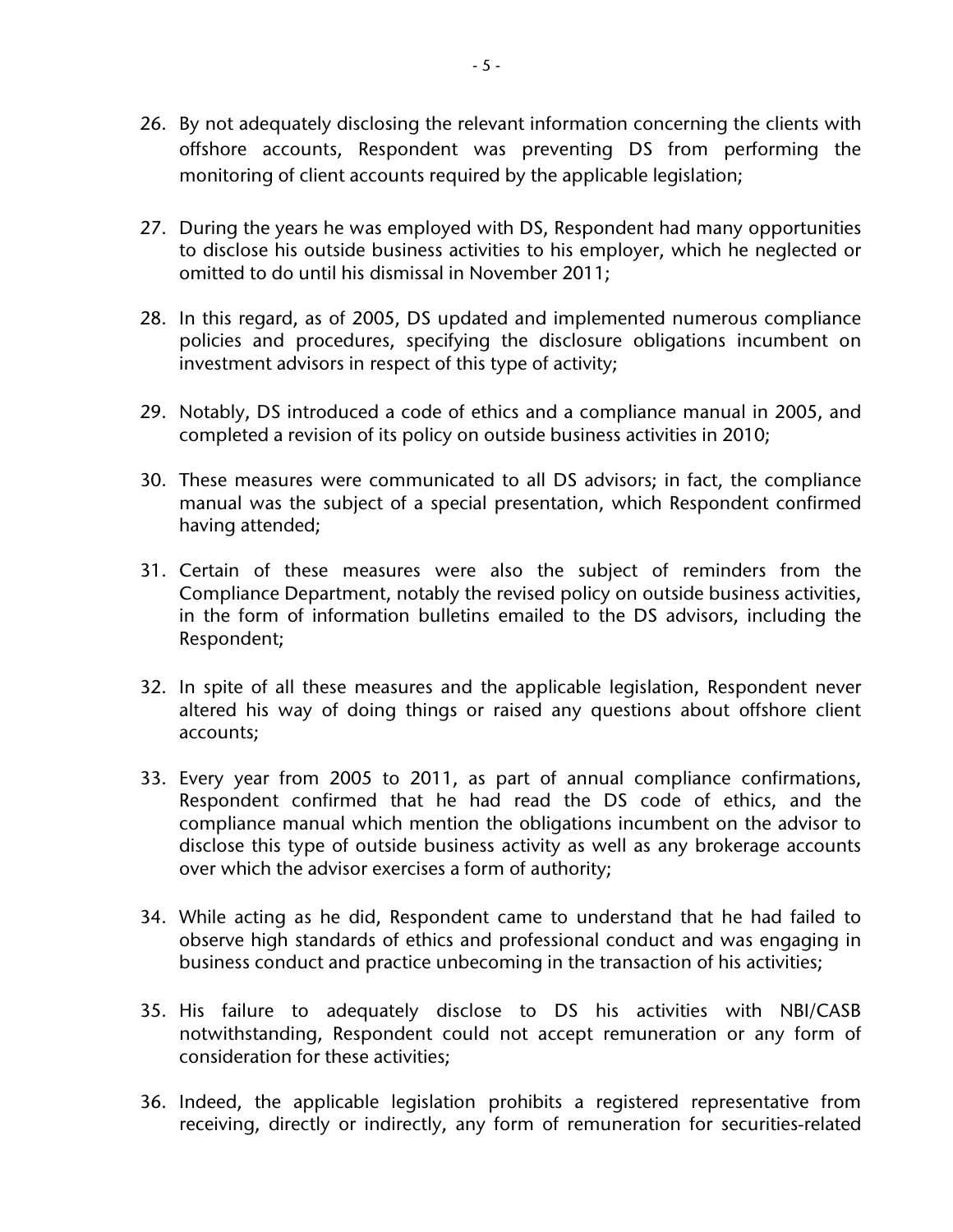activities, unless that remuneration comes from the dealer member with which he is employed;

- 37. Between 2004 and 2009, the Respondent accepted \$10,274 in commissions paid to his personal NBI/CASB account in return for professional investment services rendered to his clients who held offshore accounts with NBI/CASB, off book and without the knowledge of DS;
- 38. Though the type of remuneration may have varied during this period, Respondent consistently received a consideration for the trades he executed on behalf of his clients in their offshore accounts, without informing DS;
- 39. The Respondent, in agreeing to have a consideration paid to his personal NBI/CASB account, had to know that he was accepting remuneration that was not provided by DS;
- 40. As of June 2009, Respondent closed his personal account with NBI/CASB and asked the latter to send him his remuneration in the form of cheques.

## **Contravention 3: False statements to his employer**

- 41. When DS discovered the Respondent's involvement in undisclosed outside business activities, the latter was called to two (2) interviews with the DS Compliance Department;
- 42. In the course of these interviews, the representatives of the DS Compliance Department asked the Respondent several times whether he had received remuneration or some other form of consideration relative to his management or activities in connection with his clients' offshore accounts with NBI/CASB;
- 43. Over the course of the two interviews conducted by the DS Compliance Department, Respondent denied at least six (6) times having received remuneration for activities relating to his clients' offshore accounts;
- 44. What's more, Respondent denied having held a personal investment account with NBI/CASB, whereas he held a personal deposit account from 2004 until June 2009, to which \$10,724 in remuneration was deposited pursuant to his activities in his clients' accounts;
- 45. Respondent's clients have not filed any complaints respecting his actions.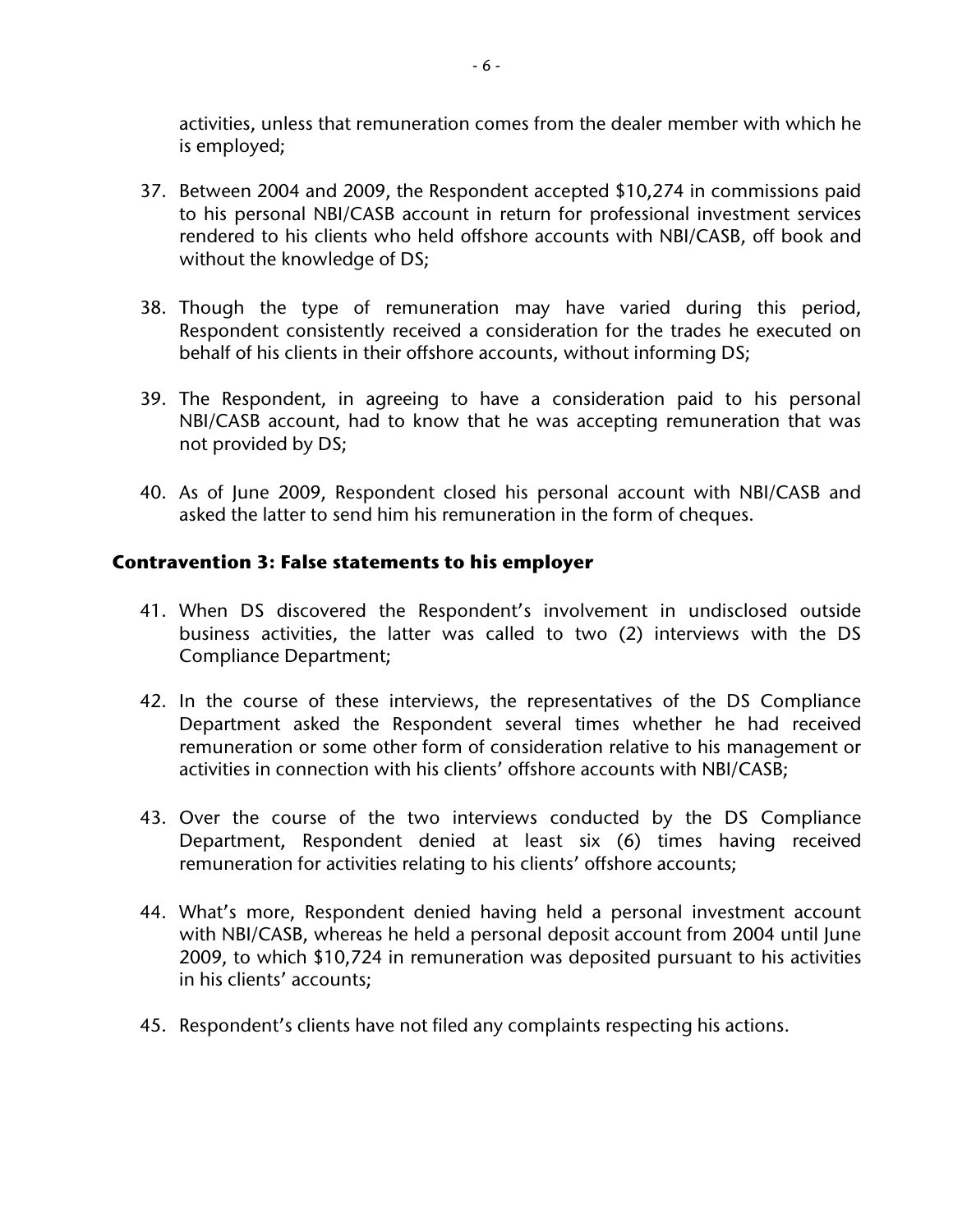#### **IV. Terms Of Settlement**

- 46. This settlement is agreed upon in accordance with IIROC Dealer Member Rules 20.35 to 20.40 inclusive, and Rule 15 of the Dealer Member Rules of Practice and Procedure.
- 47. The Settlement Agreement is subject to acceptance by the Hearing Panel;
- 48. The Settlement Agreement shall become effective and binding upon the Respondent and Staff as of the date of its acceptance by the Hearing Panel.
- 49. The Settlement Agreement will be presented to the Hearing Panel at a hearing ("the Settlement Hearing") for approval. Following the conclusion of the Settlement Hearing, the Hearing Panel may either accept or reject the Settlement Agreement.
- 50. If the Hearing Panel accepts the Settlement Agreement, the Respondent waives his right, under IIROC rules and any applicable legislation, to a disciplinary hearing, review or appeal.
- 51. If the Hearing Panel rejects the Settlement Agreement, Staff and the Respondent may enter into another settlement agreement; or Staff may proceed to a disciplinary hearing in relation to the matters disclosed in the Investigation.
- 52. The Settlement Agreement will become available to the public upon its acceptance by the Hearing Panel;
- 53. Staff and the Respondent agree that, if the Hearing Panel accepts the Settlement Agreement, they, or anyone on their behalf, will not make any public statements inconsistent with the Settlement Agreement.
- 54. Unless otherwise stated, any monetary penalties and costs imposed upon the Respondent are payable immediately upon the effective date of the Settlement Agreement.
- 55. Unless otherwise stated, any suspensions, bars, expulsions, restrictions or other terms of the Settlement Agreement shall commence on the effective date of the Settlement Agreement.

**Agreed to** by the Respondent at the City of Laval, in the Province Québec, this 22<sup>nd</sup> of January, 2014.

(s) Jacques Trudeau (s) Daniel Dubois